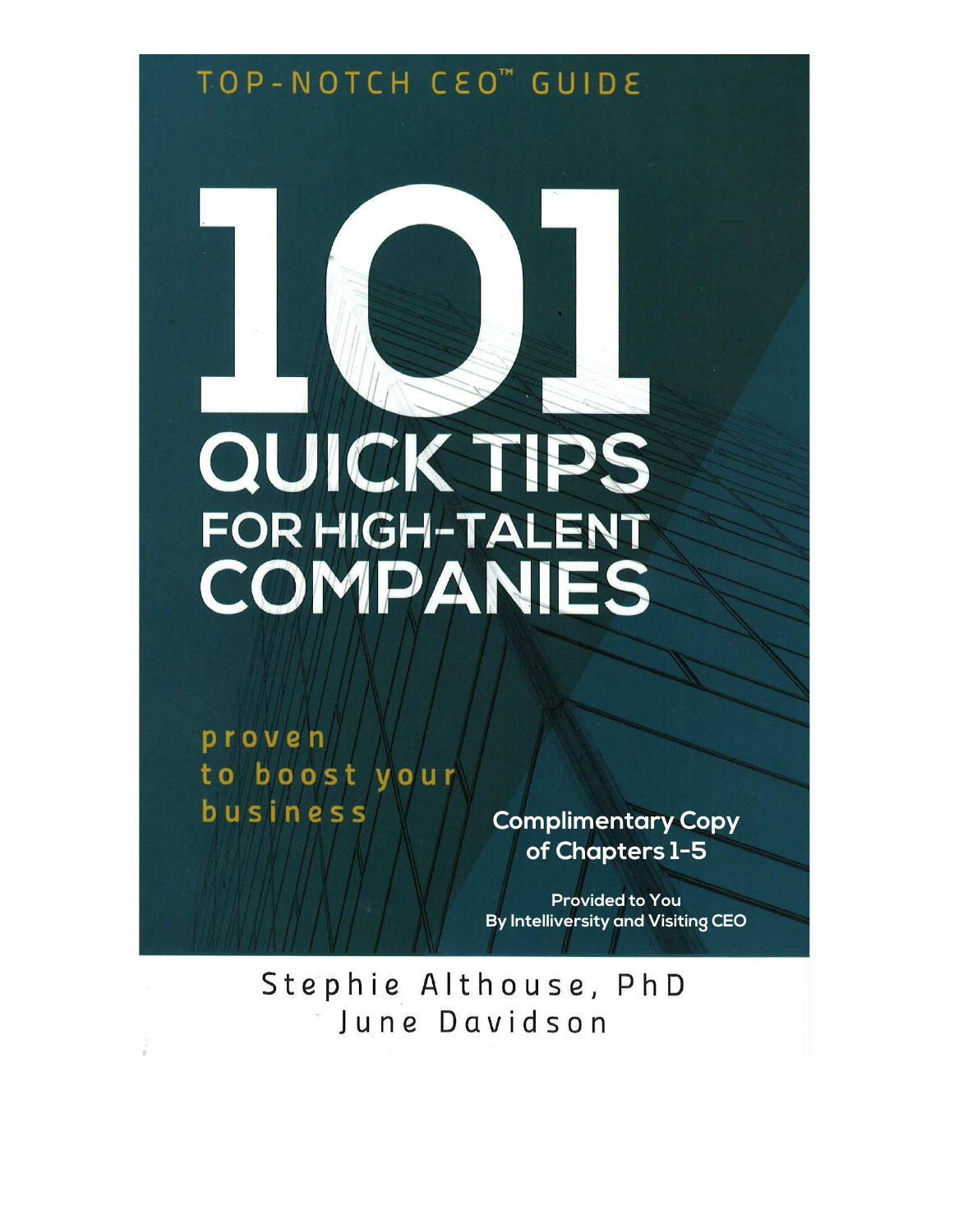"The Top-Notch CEO Guide is an outstanding practical handbook for professionals at all levels who want to build great organizations and fulfilling lives."

> -Barbara Bry, COO, Blackbird Ventures and Founder, Athena San Diego

#### **ABOUT THE AUTHORS**



Stephie Althouse, PhD, a respected authority on guiding high-talent companies and their people to higher profits, has a proven record of turning around unprofitable companies and bringing successful companies to the next level. She masterfully converts team problems into a highly collaborative culture. Teams mentored by Dr. Stephie Althouse show extraordinary initiative, are more productive, create greater profits, and actually have more fun doing it! Dr. Althouse has a PhD in chemistry and won prestigious awards in the high-tech sector. MIT Technology Review magazine recognized her as one of the most promising young innovators under the age of 35.



June Davidson, President of American Seminar Leaders Association and Coaching Firm International, completed advanced coaching studies at Harvard University and teaches nationally and internationally including the University of Bucharest. She is an authority on developing curriculum for higher education. June Davidson developed the ATAP™ method (Accessing your Truth to Accelerate your Process) using a brain pattern interrupt. Her trained coaches and seminar leaders are recognized worldwide and are licensed to use her method. She is a brilliant visionary and is dedicated to the stellar success of those she trains.



American Seminar Leaders Association and Coaching Firm International has been training and certifying dedicated top professionals as Certified Seminar Leaders (CSL) and Certified Action Coaches (CAC) for more than 25 years. Our trainers and coaches work as top experts and true professionals in their respective fields. We are dedicated to supporting our coaches and trainers to top success.

www.ASLA.com





High-talent companies offer top-notch products, services, and innovations. The question for many high-talent companies is how to convert their talent into the profit they deserve. Dr. Stephie Althouse founded Visiting CEO™ with the mission to "Transform Our Clients' Talents Into Profits." Her company bridges the gap between high-talent and business. She provides trusted CEO advisors, executive coaching, interim CEO services, and customized training

#### www.VisitingCEO.com



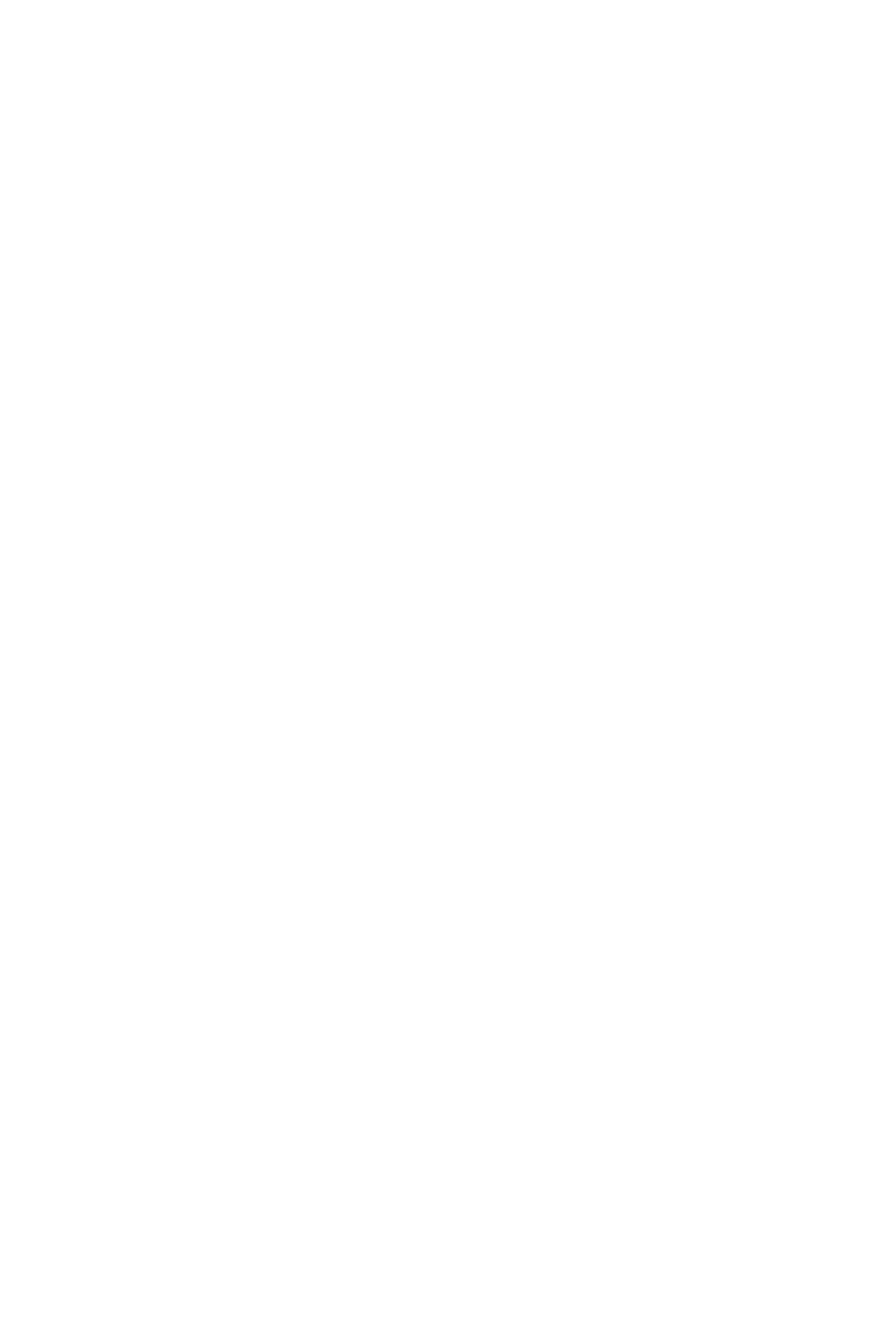### **Top-Notch CEO Coaching Circle for Innovators**

#### **This program is designed for smart and innovative entrepreneurs who are driven to succeed in business.**

#### **Graduates of this program vastly accelerate their vision becoming a profitable reality.**

The "Top-Notch CEO Coaching Circle for Innovators" program was developed by Visiting CEO™ and is endorsed by Intelliversity due to its proven success outcomes, actionable growth strategies and coaching techniques.

You will be hard-pressed to find another program that vastly accelerates your success in the most critical areas you need to master with such time-efficiency. The objective of this program is to

- Support you in making your innovative vision become a reality as quickly as possible and have your vision become a dominant force in the market place.
- Make a positive difference and implementation in many other areas as well.

The ability to execute successfully is the most critical key to success. **Ignore that key, and prepare to fail, no matter how bright and talented you are otherwise.**



Invite – page 1 of 3

Furthermore, the program is unique because you learn with the guidance of Dr. Stephie Althouse, an experienced business growth advisor and coach who is an innovator herself. Dr. Althouse's background is a rare combination of science, innovation, business growth experience and C-level leadership. Her proven record of growing and even turning around high-tech/high-talent companies is because she knows how to work with innovators and visionaries like yourself due to her wellrounded background. She will share with you which pitfalls to avoid and be your guide to success.



Additionally, in each of our Top-Notch CEO Coaching Circles we hand select a group of innovators (4-7) to form a top-level peer group. **This is not like anything you have seen before.** If you are driven to realize your vision faster that you are now, and if the idea pains you that you might be one of the smart people who take their talent to the grave with them, read on.

Intelliversity and Visiting CEO™ care about you and about the positive impact your innovation will have in the world. We promise to support you in "putting the rubber on the road to success" as quickly as possible. The "Top-Notch CEO Coaching Circle for Innovators" is a "vehicle" for doing just that.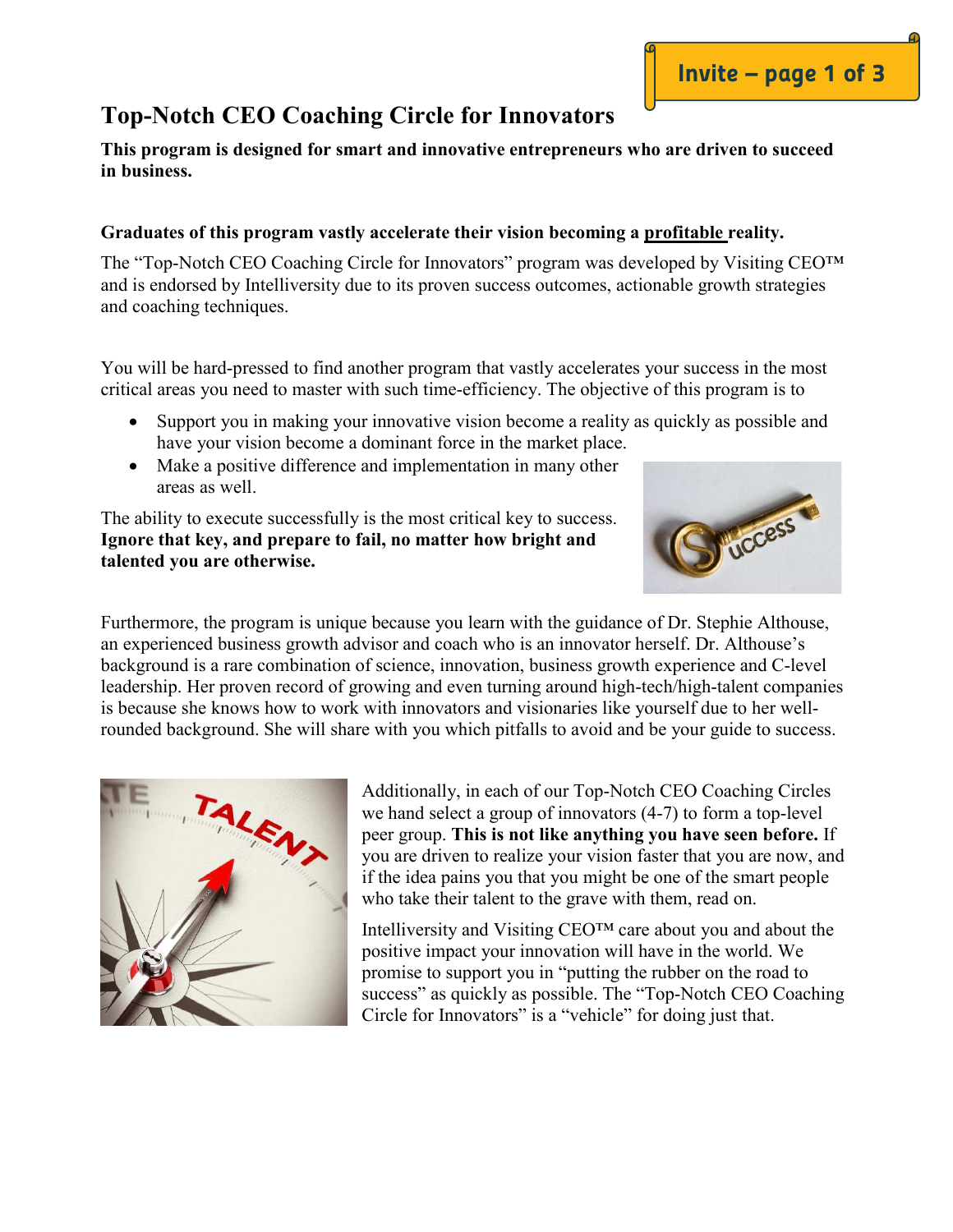

#### **Discover the 12 Critical Areas You Must Master To Gain Market Success**

Uncover and reflect on the principles that are instrumental in making your vision a profitable reality:

- 1. Mastery— Mind-set of a Top-Notch CEO
- 2. Mastery—Vision, Mission, Business Planning
- 3. Mastery—SMARTER Goal Setting
- 4. Mastery—Money
- 5. Top-Notch Riche Niche
- 6. Create and Utilize Leverage
- 7. Build a Top-Notch Team
- 8. Rules and Systems
- 9. Maximize Your Team's Synergy
- 10. Enhance Results Profits and Impact
- 11. Top-Notch Profitable Work-Life Strategies
- 12. Plan and Create Your Top-Notch Legacy Plan and Succession

#### **Transform your Talent into Profit and Impact**

- Become a top-notch leader and strategist
- Identify concrete action steps.
- Get even better at executing your vision (avoid that tombstone "Still so much talent inside")
- Invest only about one hour per week and get more results in less time (or choose a Fast Track option – see below)

#### **Accelerate Your Success Massively**

- ACCELERATE your success massively with a top-notch CEO Coach (the best of the best have coaches while many in the "middle" think; "I don't need any support").
- Synergize with an intimate group (at most 7) of handpicked, high-level peers

#### **How It Works: The** *Top-Notch CEO Coaching Circle for Innovators*

- You will receive the hard copy, pdf and audio book "101 Quick Tips for High-Talent Companies." – We gifted you the eBook version covering the first five chapters.
- Each week you will either read or listen to the tips of one chapter. This takes only 5 19 minutes.
- For 12 weeks, we meet via a 60-minute video session to discuss the application of the tips. You will create and capture ideas – your own and those stimulated by the group discussion and the CEO Coach.
- Since the group is so small, you will receive many of the benefits our executive coaching clients get in a 1-on-1 setting - at a much more affordable rate.
- Each participants signs a coaching agreement, which includes confidentiality.
- The sessions are recorded (for circle members' use only). If you miss a session or you want to review it, again you can.
- In week 13, you will get a bonus session. You will look at all your ideas from the 101 tips. With the coaches' guidance, you will establish 1-3 well-defined, most critical goals on which to focus.
- You become part of the Top-Notch CEO<sup>TM</sup> community.
- **A Fast-Track version is available, either as a 4-week program or a 2-day workshop**.

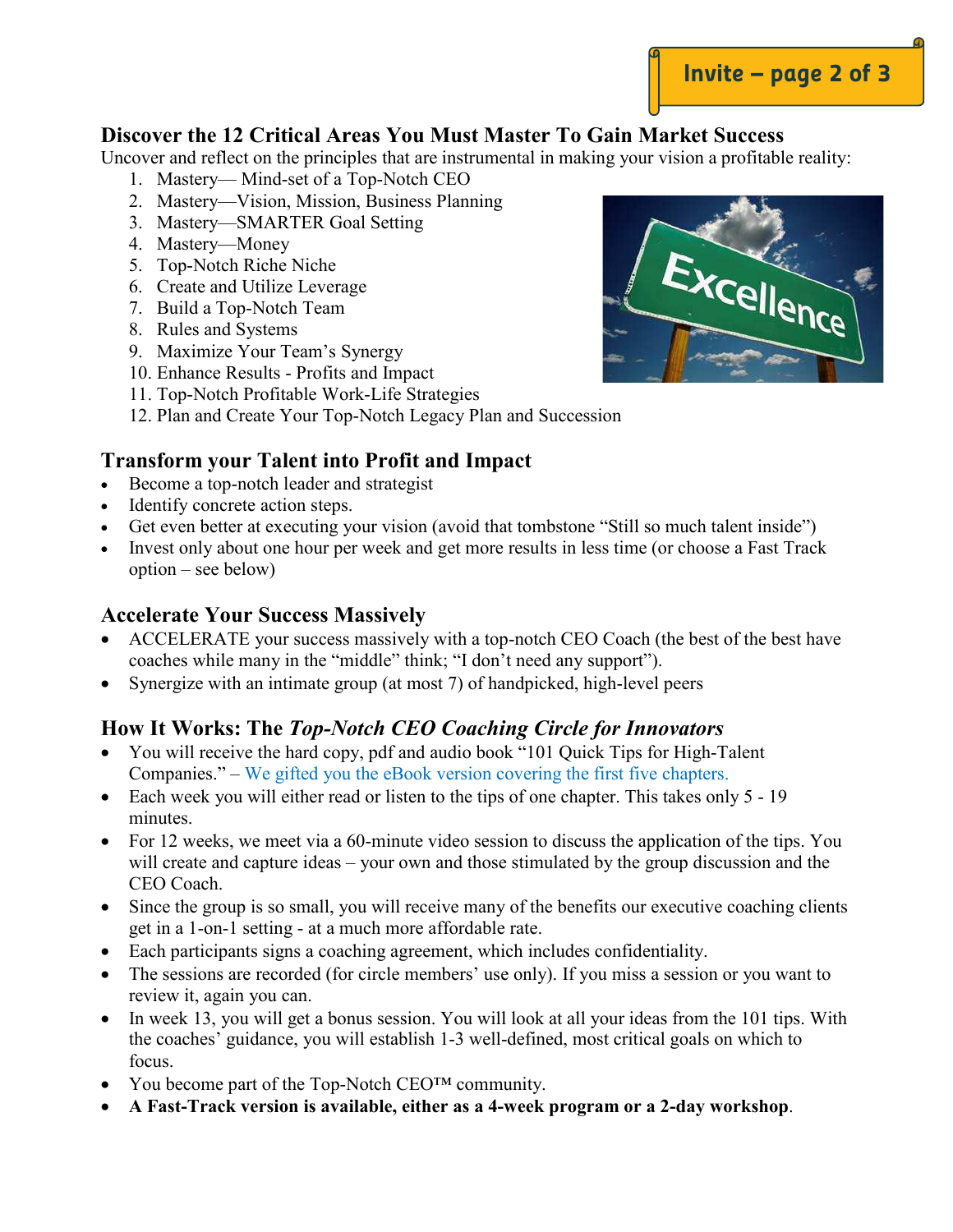**CEOs sharing their experiences with the Top-Notch CEO Coaching Circle:**

*"The Top-Notch CEO Coaching Circle and "101 Quick Tips for High-Talent companies" book are very helpful. It causes me to step back, pause and reflect on what I want to accomplish, as well as review Hi-Z with a fresh perspective. Beyond that, the peer group provides an outside viewpoint from other business leaders unrelated to Hi-Z. Having this type of forum as a sounding board is invaluable. Thank you, Stephie!"* 

*- Jill Elsner, CEO/CFO, Hi-Z Technology, Inc., Hi-Z.com*

*"Stephie's CEO coaching program is right on the mark. It is pragmatic, no fuss and gets you on point quickly. I appreciate the video conference format as it makes it very easy to participate. It is obvious Stephie has a lot of experience and has spent a lot of time researching and developing the program to get the maximum results. I highly recommend it for anyone that is driven to be successful and wants to further improve strategies and tools needed need to get there."* 

*- Karen Taggart, President, Shades of Light, shadesoflightsd.com* 

#### **Customized for a Win-Win Result**

As with all programs offered and endorsed by Intellversity, we always seek a win-win result. While the top-notch coaching circle follows a proven format, no circle is ever quite the same. Your coach, Dr. Stephie Althouse, will discuss your needs with you before you are even becoming part of the circle. We go the extra mile because we love what we do and are dedicated to your success. Choose between three formats:

- 12-week video conference program (1 hour per week) plus one bonus session (60 minutes)
- 4-week video conference program plus bonus week (3 hours per week) plus one bonus session (60 minutes)
- 2-day live workshop

#### **Enjoy the modern and innovative way to Accelerate your vision and success in the market place.**

**Contact us today for a complimentary conversation and an invite to a preview:** 

## **760-707-9977 Stephie@VisitingCEO.com**